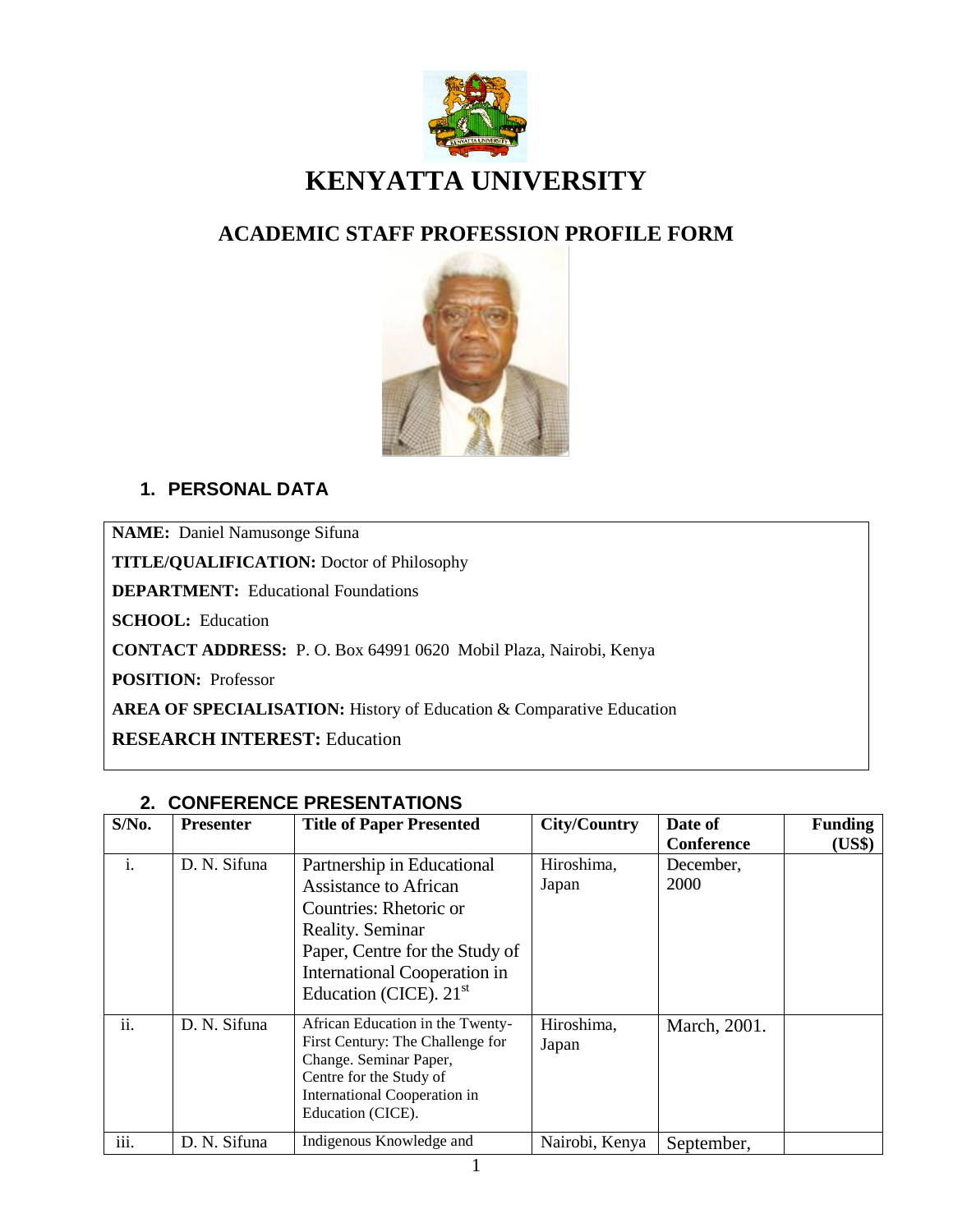|       |                                              | Education: The Challenge for<br>Curriculum Relevance in Primary<br>Education in Africa. Workshop on<br>Local and Indigenous Knowledge,<br>Nairobi Kenya, 1-4                                                                                                                                                                             |                              | 2003                |      |
|-------|----------------------------------------------|------------------------------------------------------------------------------------------------------------------------------------------------------------------------------------------------------------------------------------------------------------------------------------------------------------------------------------------|------------------------------|---------------------|------|
| iv.   | D. N. Sifuna,<br>N. Sawamura<br>and J. Kaime | Impact of the School-based<br>Teacher Development (SbTD)<br>and Strengthening<br><b>Mathematics</b><br>and<br>Science in Secondary<br>Education (SMASSE) In-<br>Service Education and<br><b>Training</b><br>Programmes on Classroom<br>Interaction in Primary and<br>Secondary Schools in Kenya.<br>International Workshop on<br>SMASSE. | Nairobi, Kenya               | December,<br>2005   |      |
| V.    | D. N. Sifuna<br>and N.<br>Sawamura           | <b>Universal Primary Education</b><br>(UPE): The Experience of<br>Free Primary Education.<br>Workshop<br>on A<br>Comparative Analysis of<br><b>Universal Primary Education</b><br>Policy and Administrative and<br>Financial Systems in Sub-<br>Saharan Africa. Graduate<br>School of International<br>Cooperation<br><b>Studies</b>     | Kobe<br>University,<br>Japan | <b>March</b> , 2008 | 2000 |
| vi.   | D. N. Sifuna                                 | Concept and Function of<br><b>Quality Education</b> , Japan<br><b>Education Forum</b>                                                                                                                                                                                                                                                    | Tokyo, Japan                 | February, 2009      | 2000 |
| vii.  | D. N. Sifuna                                 | The Challenge of Education<br>for Nationhood, Patriotism<br>and Development in Kenya,<br>National Conference on the<br>"Kenya We Want."                                                                                                                                                                                                  | Nairobi, Kenya               | February, 2009      |      |
| viii. | D. N. Sifuna &<br>N. Sawamura                | Challenge of Quality Education<br>in Sub-Saharan Africa, Africa-<br>Asia Dialogue                                                                                                                                                                                                                                                        | Accra, Ghana                 | January, 2010       | 1000 |
| ix.   | D. N. Sifuna &<br>N. Sawamura                | UPE and Quality of Education<br>in Sub-Saharan                                                                                                                                                                                                                                                                                           | Paris, France                | February, 2010      | 2000 |

# **3. RESEARCH & FUNDED PROJECTS**

| $S/N0$ .  | Researcher | Year | <b>Title</b> | <b>Donor</b> | <b>Funding</b><br>(US\$) |
|-----------|------------|------|--------------|--------------|--------------------------|
| . .       |            |      |              |              |                          |
| . .       |            |      |              |              |                          |
| <u>L.</u> |            |      |              |              |                          |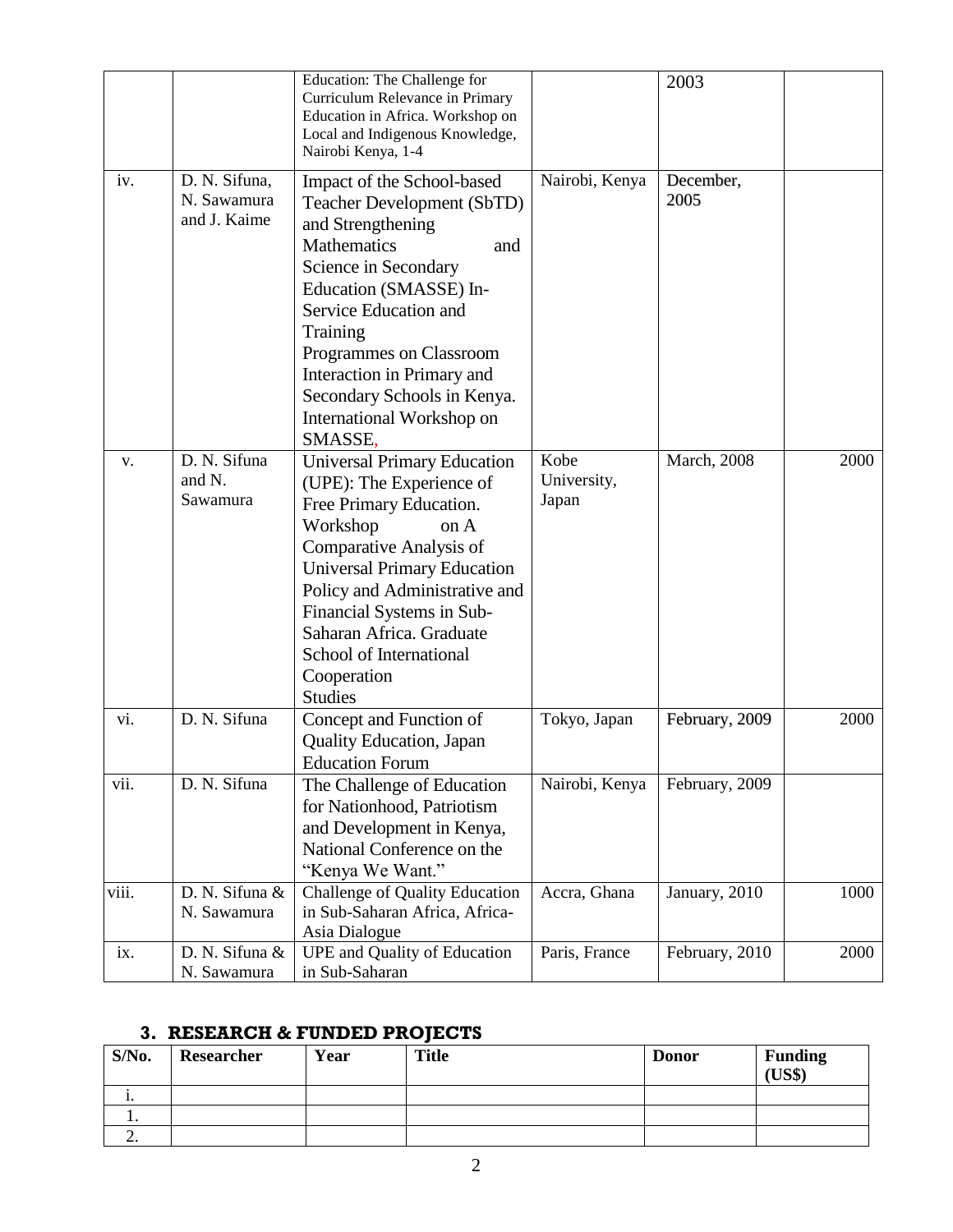| $S/N0$ . | <b>Researcher</b> | Year      | <b>Title</b>                          | <b>Donor</b>           | <b>Funding</b> |
|----------|-------------------|-----------|---------------------------------------|------------------------|----------------|
|          |                   |           |                                       |                        | (US\$)         |
|          | D. N Sifuna       | 2008      | Violence Against Girls in School      | Action Aid Kenya       | 5000           |
| ii.      | D. N. Sifuna&     | 2011      | <b>Evaluation Commission for VLR-</b> | <b>VLIR OUS</b>        |                |
|          | N. Butcher        |           | Moi University Programme              | <b>Brussels</b>        | 5000           |
| iii.     | D. N. Sifuna      | 2011      | Scoping Study on Quality Education    | CIDA Canada            | 5000           |
| iv.      | D. N. Sifuna & I. | 2012-1213 | Kenyan Universities and               | <b>British Council</b> | 6000           |
|          | Oanda             |           | Employability                         |                        |                |

#### **4. FUNDED PROJECTS & RESEARCH**

#### **5. PUBLICATIONS**

| S/No.             | <b>Author</b> | Year | <b>Title</b>                            | <b>Journal</b>             | <b>ISBN/ISSN</b>     |
|-------------------|---------------|------|-----------------------------------------|----------------------------|----------------------|
|                   |               |      |                                         |                            | Reference No.        |
| i.                | D. N. Sifuna  | 2000 | <b>Education for Democracy and</b>      | <b>African</b>             | <b>ISSBN 0850-</b>   |
|                   |               |      | Human Rights in African Schools:        | <b>Development</b>         | 3907                 |
|                   |               |      | The Kenyan<br>Experience                | Vol. XXV                   |                      |
|                   |               |      |                                         | Nos. 1 & 2,                |                      |
| $\overline{ii}$ . | D. N. Sifuna  | 2000 | Partnership in Educational              | <b>Journal of</b>          |                      |
|                   |               |      | <b>Assistance to African Countries:</b> | <b>International</b>       |                      |
|                   |               |      | Rhetoric or Reality?                    | Cooperation                |                      |
|                   |               |      |                                         | in Education               |                      |
|                   |               |      |                                         | Vol. 3 No. 2,              |                      |
| iii.              | D. N. Sifuna  | 2001 | African Education in the Twenty-        | <b>Journal of</b>          |                      |
|                   |               |      | first Century: The Challenge for        | <b>International</b>       |                      |
|                   |               |      | Change,                                 | Cooperation                |                      |
|                   |               |      |                                         | in Education,              |                      |
|                   |               |      |                                         | Vol. 4 No. 1               |                      |
| iv.               | D. N. Sifuna  | 2005 | Increasing Access and                   | <b>International</b>       |                      |
|                   |               |      | <b>Participation of Pastoralist</b>     | <b>Review</b><br><b>of</b> |                      |
|                   |               |      | <b>Communities in Primary</b>           | <b>Education,</b>          |                      |
|                   |               |      | Education in Kenya                      | Vol. 51 Nos.               |                      |
|                   |               |      |                                         | $5-6$                      |                      |
| V.                | D. N. Sifuna  | 2006 | A Review of Major Obstacles to          | <b>Research</b><br>in      | <b>ISSN 1359-</b>    |
|                   |               |      | Women's Participation in Higher         | Post-                      | 6748/ISSN            |
|                   |               |      | Education in Kenya,                     | <b>Compulsory</b>          | 1747-5112            |
|                   |               |      |                                         | <b>Education,</b>          |                      |
|                   |               |      |                                         | Vol. 11, No.               |                      |
|                   |               |      |                                         | 1,                         |                      |
| vi.               | D. N. Sifuna  | 2007 | The Effect of In-service Education      | <b>Africa</b>              | <b>ISSN</b><br>1814- |
|                   | J. G. Kaime   |      | and Training (INSET)                    | <b>Education</b>           | 6627                 |
|                   | and N.        |      | Programmes in Mathematics and           | <b>Review Vol.</b>         |                      |
|                   | Sawamura,     |      | Science on Classroom Interaction:       | 4 No. 1,                   |                      |
|                   |               |      | A Case Study of Primary and             |                            |                      |
|                   |               |      | Secondary Schools in Kenya,             |                            |                      |
| vii.              | D. N. Sifuna  | 2007 | The Challenge of Increasing             | <b>International</b>       |                      |
|                   |               |      | Access and Improving Quality: An        | <b>Review</b><br><b>of</b> |                      |
|                   |               |      | Analysis of Universal Primary           | <b>Education,</b>          |                      |
|                   |               |      | Education (UPE) Interventions in        | Vol. 53, Nos.              |                      |
|                   |               |      | Kenya and Tanzania since the            | $5-6.$                     |                      |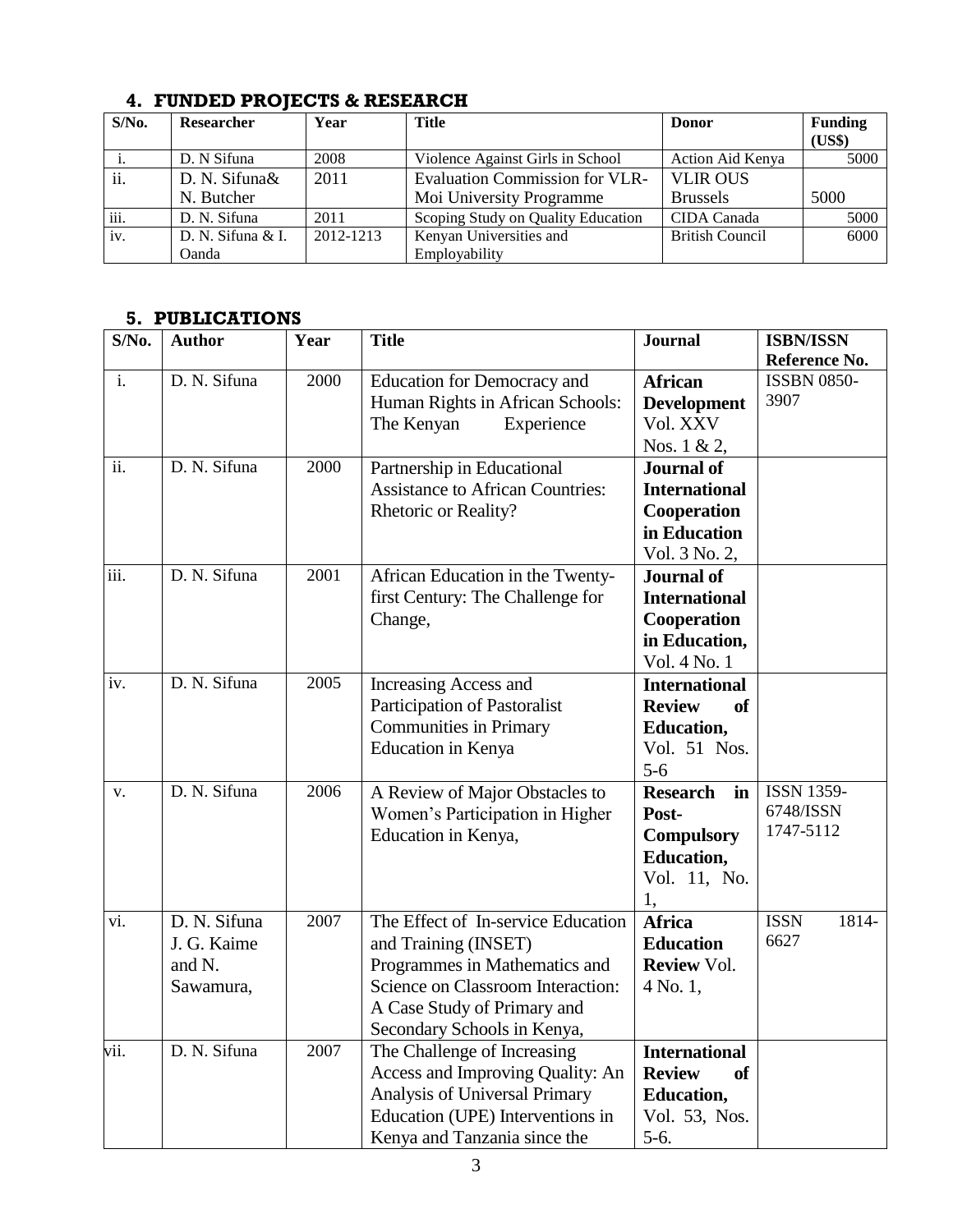|                   |                                                                                                                                                                   |      | 1970s,                                                                                                                                                                                                             |                                                                                                                                     |                                                              |
|-------------------|-------------------------------------------------------------------------------------------------------------------------------------------------------------------|------|--------------------------------------------------------------------------------------------------------------------------------------------------------------------------------------------------------------------|-------------------------------------------------------------------------------------------------------------------------------------|--------------------------------------------------------------|
| iii.              | Sawamura, N.<br>and Sifuna,<br>D.N                                                                                                                                | 2008 | <b>Universalizing Primary Education</b><br>in Kenya: Is it Beneficial and<br>Sustainable                                                                                                                           | <b>Journal of</b><br><b>International</b><br>Cooperation<br>in                                                                      |                                                              |
|                   |                                                                                                                                                                   |      |                                                                                                                                                                                                                    | <b>Education,</b><br>Vol. 11 No.<br>3.                                                                                              |                                                              |
| $\overline{i}x$ . | Nishimura,<br>M; Keiichi,<br>O.; Sifuna,<br>$D$ .;<br>Chimombo,<br>J.; Kunje, D.;<br>Ampiah, J;<br>Byamugisha,<br>$A$ .;<br>Sawamura,<br>$N$ .; and<br>Yamada, S. | 2009 | Comparative<br>Analysis<br>of<br>A<br>Universal Primary Education in<br>Kenya,<br>Malawi<br>Ghana,<br>and<br>Uganda,                                                                                               | <b>Journal of</b><br><b>International</b><br>Cooperation<br>in<br><b>Education,</b><br>Vol. 12 No.<br>1,                            |                                                              |
| <b>X</b> .        |                                                                                                                                                                   |      |                                                                                                                                                                                                                    |                                                                                                                                     |                                                              |
| xi.               | Fatuma N.<br>Chege $&D.$<br>N. Sifuna                                                                                                                             | 2006 | <b>Girls' Women's Education in</b><br><b>Kenya; Gender Perspectives</b><br><b>Trends</b><br>and                                                                                                                    | UNESCO,<br>Nairobi,                                                                                                                 |                                                              |
| xii.              | D. N. Sifuna,<br>Fatuma N.<br>Chege and<br>Ibrahim O.<br>Oanda (eds.)                                                                                             | 2006 | Themes in the Study of the<br><b>Foundations of Education,</b>                                                                                                                                                     | The Jomo<br>Kenyatta<br>Foundation,<br>Nairobi,                                                                                     | ISBN 9966-22-<br>504-8                                       |
| iii.              | D. N. Sifuna<br>& Oanda, I.<br>O.                                                                                                                                 | 2008 | <b>Education: Anglophone Eastern</b><br>and Central Africa. In J.<br>Middleton and J. C. Miller (eds.)<br>New Encyclopedia of Africa,                                                                              | Detroit, Gale,<br>Cengage<br>Learning.                                                                                              | ISBN 13:978-0-<br>684-31557-<br>7/ISBN 10: 0-<br>684-31557-2 |
| ίv.               | D. N. Sifuna                                                                                                                                                      | 2008 | Achieving<br>Universal<br>Primary<br>Education: A Review<br>of Free<br>Primary Education Interventions<br>in Kenya. In Jasmine E. Larkey<br>Viola<br>Maynhard,<br>and<br>(eds.)<br><b>Innovation in Education,</b> | <b>New</b><br>York, Nova<br>Science<br>Publishers,<br>Inc.                                                                          | <b>ISBN</b><br>$978-1-$<br>60456-275-0                       |
| XV.               | D. N. Sifuna                                                                                                                                                      | 2009 | African-Centered<br>The<br>Curriculum:<br>Challenges<br>and<br>Change.<br><b>Strategies</b><br>for<br>In<br><b>Education</b><br><b>Rebuilding</b><br>in Africa                                                     | Publication<br>of<br>Proceedings:<br>Conference<br>held in Dar es<br>Salaam,<br>Tanzania,<br>African<br><b>Union 24-27</b><br>March |                                                              |
| ιvi.              | D. N. Sifuna                                                                                                                                                      | 2010 | of<br>Quality<br><b>Challenges</b>                                                                                                                                                                                 | New York,                                                                                                                           | <b>ISBN</b><br>$978-1-$                                      |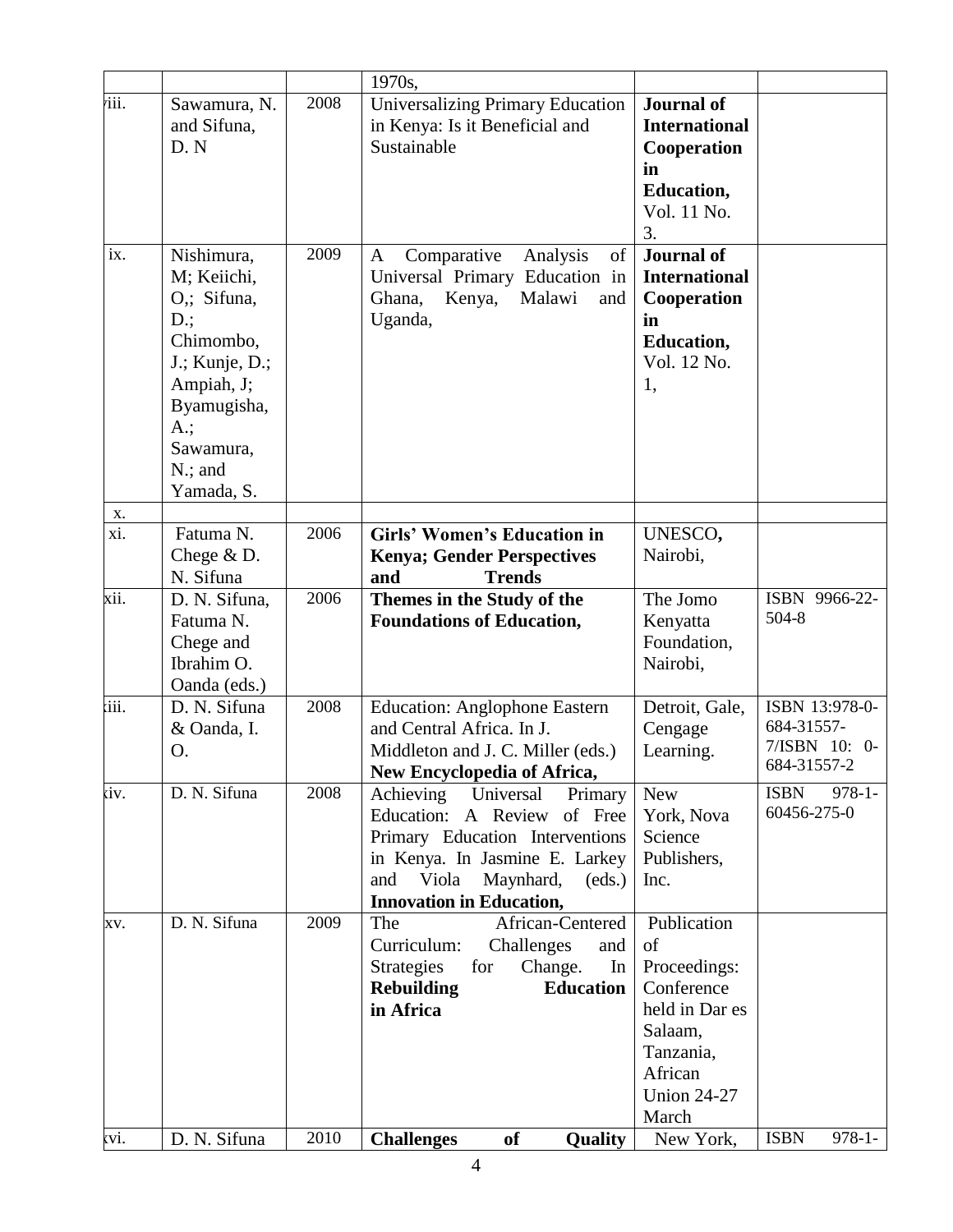|       | Nobuhide     |      | <b>Education</b>                 | in        | Sub-Saharan |     | Nova Science         | 60741-509-1 |       |
|-------|--------------|------|----------------------------------|-----------|-------------|-----|----------------------|-------------|-------|
|       | Sawamura,    |      | <b>African</b>                   |           | Countries,  |     | Publishers,          |             |       |
|       |              |      |                                  |           |             |     | Inc.                 |             |       |
|       |              |      |                                  |           |             |     |                      |             |       |
| xvii  | D. N. Sifuna | 2011 | The Role of Teacher Education in |           |             |     | <b>Journal of</b>    |             |       |
|       |              |      | Increasing the Supply the Supply |           |             |     | <b>International</b> |             |       |
|       |              |      | of Primary School Teachers in    |           |             |     | Cooperation          |             |       |
|       |              |      | Sub-Saharan Africa,              |           |             |     | in                   |             |       |
|       |              |      |                                  |           |             |     | <b>Education,</b>    |             |       |
|       |              |      |                                  |           |             |     | Vol. 14 No. 2        |             |       |
| xviii | D. N. Sifuna | 2012 | Early                            | Childhood | Care        | and | Papers in            | <b>ISSN</b> | 0856- |
|       |              |      | Education in Sub-Saharan Africa: |           |             |     | <b>Education</b>     | 4027        |       |
|       |              |      | A Critical, but Neglected Sector |           |             |     | and                  |             |       |
|       |              |      | of Education                     |           |             |     | <b>Development</b>   |             |       |
|       |              |      |                                  |           |             |     | No. 31               |             |       |

### **6. CONSULTANCY & COMMUNITY SERVICE**

| $S/N0$ . | Consultant (s)           | <b>Consulting</b><br>Person/Body/Organ | Year  | <b>Title of Consultancy</b><br><b>Service</b> | <b>Payment</b><br>(US\$) |
|----------|--------------------------|----------------------------------------|-------|-----------------------------------------------|--------------------------|
| ii.      | Neil Butcher &           | ization<br><b>VLIR OUS-Brussels</b>    | 2010- | Evaluation                                    | 10,000                   |
|          | Daniel N. Sifuna         |                                        | 2011  | <b>Commission VLIR-</b>                       |                          |
|          |                          |                                        |       | Moi University                                |                          |
|          |                          |                                        |       | Programme                                     |                          |
| iii.     |                          |                                        |       |                                               |                          |
| iv.      |                          |                                        |       |                                               |                          |
| V.       |                          |                                        |       |                                               |                          |
|          | <b>COMMUNITY SERVICE</b> |                                        |       |                                               |                          |
|          | <b>Position/Activity</b> | Organisation                           |       | <b>Status</b>                                 | <b>Nature</b>            |
| a.       |                          |                                        |       |                                               |                          |
| b.       |                          |                                        |       |                                               |                          |
| c.       |                          |                                        |       |                                               |                          |
| d.       |                          |                                        |       |                                               |                          |
| e.       |                          |                                        |       |                                               |                          |
| f.       |                          |                                        |       |                                               |                          |
|          |                          |                                        |       |                                               |                          |

## **7. AFFILIATIONS TO PROFESSIONAL BODIES & INSTITUTIONAL LINKAGES**

| S/no.          | <b>Professional Body</b>                 | <b>Nature</b>                                  |  |
|----------------|------------------------------------------|------------------------------------------------|--|
| $\mathbf{i}$ . | <b>International Review of Education</b> | Member-Review<br>Board<br>- of                 |  |
|                |                                          | Articles                                       |  |
| ii.            | <b>International</b><br>Journal<br>of    | Board Member-Review<br>$\sigma$ f              |  |
|                | <b>Educational Development</b>           | Articles                                       |  |
| iii.           | Vlaamse                                  | Interuniversitaire   Evaluation of Science and |  |
|                | Raad (VLIR) and Universitaire            | Technology Proposals for                       |  |
|                | Ontwikkelingssamenwerking                | Funding                                        |  |
|                | Consortium<br>of<br>(UOS),               |                                                |  |
|                | Belgian Universities, Brussels,          |                                                |  |
|                | Belgium, March-September,                |                                                |  |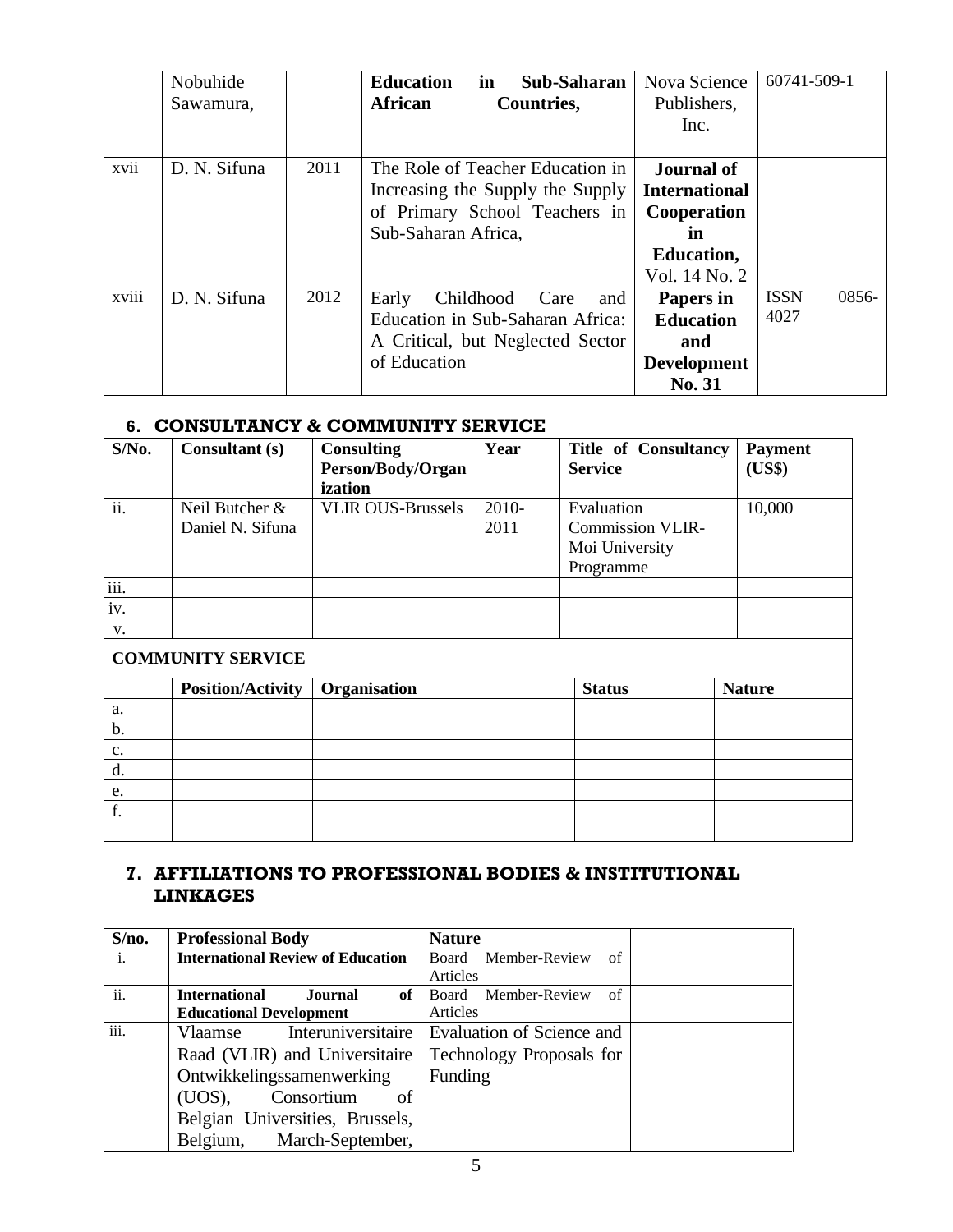|      | 2008 to Date                                                 |                                                                                               |                       |
|------|--------------------------------------------------------------|-----------------------------------------------------------------------------------------------|-----------------------|
|      | <b>Institutional Linkages</b>                                |                                                                                               |                       |
|      | Department/Organization/<br><b>School/Centre/Directorate</b> | Linkage<br>(University/Institution)                                                           | <b>Status/Remarks</b> |
|      | Department of Educational<br>Foundations                     | Centre for International<br>Cooperation in Education<br>Hiroshima<br>$(CICE)$ ,<br>University | <b>Initiated Link</b> |
| ii.  |                                                              |                                                                                               |                       |
| iii. |                                                              |                                                                                               |                       |

## **8. NATIONAL AND INTERNATIONAL RECOGNITION AND AWARDS**

| S/no. | Name of Award | <b>Awarding organisation</b> | Year |
|-------|---------------|------------------------------|------|
| i.    |               |                              |      |
| ii.   |               |                              |      |
| iii.  |               |                              |      |
| iv.   |               |                              |      |
| V.    |               |                              |      |
|       |               |                              |      |
| vi.   |               |                              |      |
| vii.  |               |                              |      |
| viii. |               |                              |      |
| ix.   |               |                              |      |
| Х.    |               |                              |      |
| xi.   |               |                              |      |
| xii.  |               |                              |      |
| xiii. |               |                              |      |
| xiv.  |               |                              |      |

## **9. EXTERNAL EXAMINER & EXTERNAL UNIVERSITY EVALUATOR**

| S/no           | <b>Institution -External Examiner</b>            | Year<br>Degree/programme                                                     |
|----------------|--------------------------------------------------|------------------------------------------------------------------------------|
| i.             | University of Dar es Saalam                      | M. A Education and B.<br>2007-2012<br>Ed                                     |
| ii.            | University of Pretoria                           | <b>PhD</b> Theses<br>2006-2009                                               |
| iii.           |                                                  |                                                                              |
| iv.            |                                                  |                                                                              |
|                | <b>Programme Evaluation (University)</b>         |                                                                              |
| $\mathbf{i}$ . | University of California, School of<br>Education | 2007<br><b>Evaluation of Dr Edith</b><br>Mukudi's Papers                     |
| ii.            | University of Cape Coast, Ghana                  | 1999 to Date<br>Evaluation of Papers<br>for<br>Positions<br>Promotion,<br>of |
|                |                                                  | Senior<br>Lecturer<br>to<br>Professor<br>Associate<br>to                     |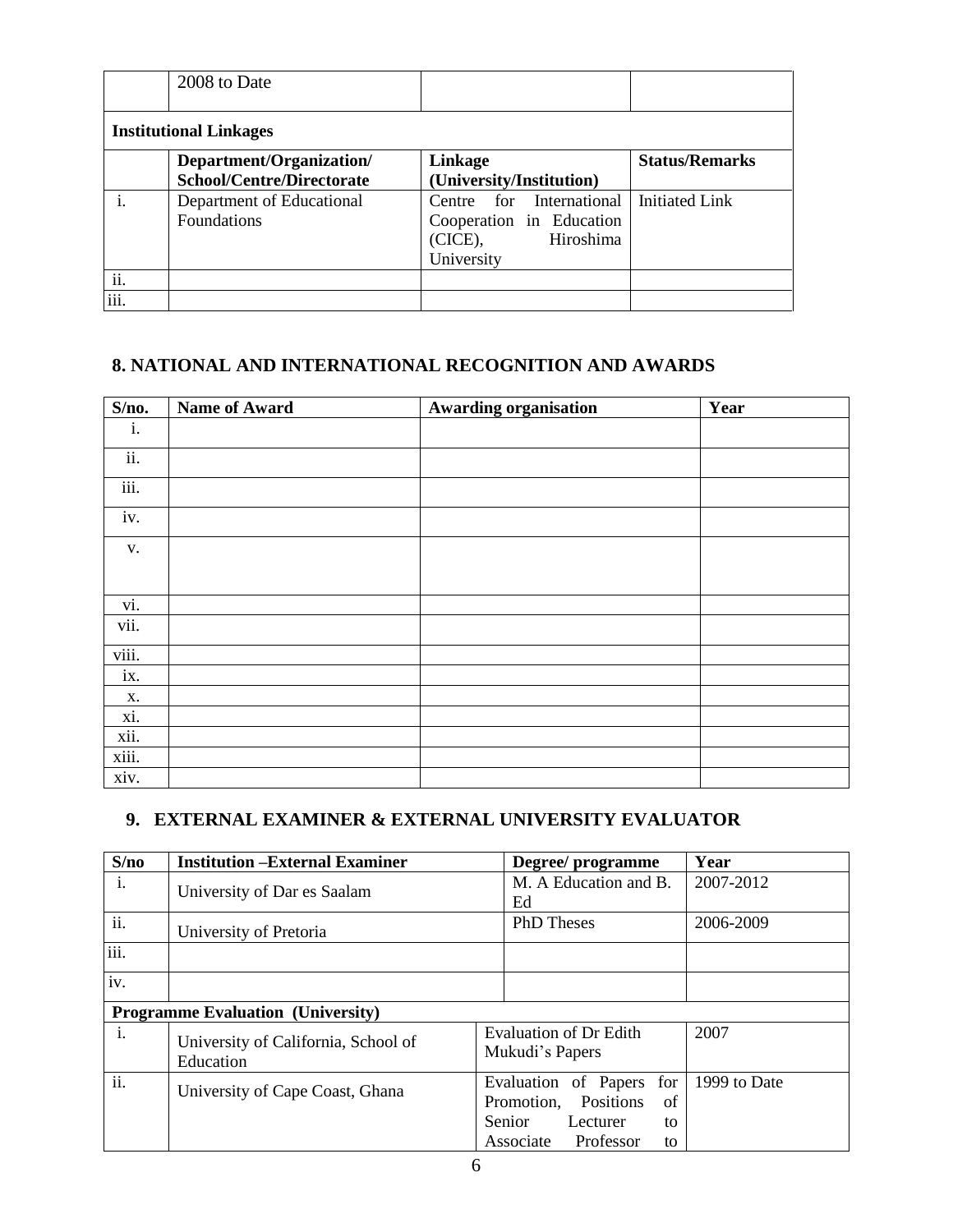|      |                                       | Professor (4 Applicants       |      |
|------|---------------------------------------|-------------------------------|------|
| iii. | Brooklyn College, New York,           | Evaluation of Papers for      | 2012 |
|      |                                       | Promotion, Positions<br>of    |      |
|      |                                       | Associate Professor<br>to     |      |
|      |                                       | Professor<br>(Florence)       |      |
|      |                                       | Namulundah)                   |      |
| iv.  |                                       | Evaluation of Papers<br>for   | 2012 |
|      | University of Dar es Salaam           | Promotion, Positions<br>of    |      |
|      |                                       | Senior<br>Lecturer<br>to      |      |
|      |                                       | Professor (Dr William         |      |
|      |                                       | Anangisye)                    |      |
| V.   |                                       | Evaluation of Papers<br>for   |      |
|      | Catholic University of Eastern Africa | Positions<br>Promotion,<br>of |      |
|      |                                       | Associate Professor<br>to     |      |
|      |                                       | Professor (Maurice<br>N.      |      |
|      |                                       | Amutabi)                      |      |

### **10. SUPERVISION OF POSTGRADUATE STUDENTS**

| S/No           | Name of<br><b>Student</b> | <b>Institution</b>            | <b>Degree</b> | <b>Thesis Title</b>                                                                                                                                                   | <b>Status</b>    |
|----------------|---------------------------|-------------------------------|---------------|-----------------------------------------------------------------------------------------------------------------------------------------------------------------------|------------------|
|                |                           |                               |               |                                                                                                                                                                       | <b>Graduated</b> |
| $\mathbf{i}$ . | F. N. Chege               | of<br>University<br>Cambridge | PhD           | Gender Value and Transition<br>to Adulthood: A Study of<br>Two Urban Schools in Kenya                                                                                 | 2001             |
| ii.            | C. K. Ngome               | Kenyatta<br>University        | PhD           | The Impact of the School<br>Feeding Programme on the<br>Participation Rates of<br>Primary Pupils in Kajiado<br>District, Kenya                                        | 2002             |
| iii.           | E. A. Omolo               | Kenyatta<br>University        | M. Ed         | The Development of<br>Christian Industrial<br>Education: A Case Study of<br><b>Christian Industrial Training</b><br>Centre (CITC) Nairobi 1958-<br>1995               | 2002             |
| iv.            | L. N. Wanjama             | Kenyatta<br>University        | PhD           | <b>Factors Influencing Gender</b><br>Mobility to the Top Levels of<br><b>Educational Management</b>                                                                   | 2002             |
| V.             | O. Oanda<br>L.            | Kenyatta<br>University        | PhD           | Community Financing of<br>Primary Schooling in Kenya<br>and its Implications on<br>Quality: Case Studies from<br>Kajiado and South Kisii<br><b>Districts</b>          | 2003             |
| vi.            | V. K. Wawire              | Kenyatta<br>University        | PhD           | Factors that Influence the<br>Quality and Relevance of<br>Early Childhood Education in<br>Kenya: Multiple Case Studies<br>of Nairobi and Machakos<br><b>Districts</b> | 2006             |